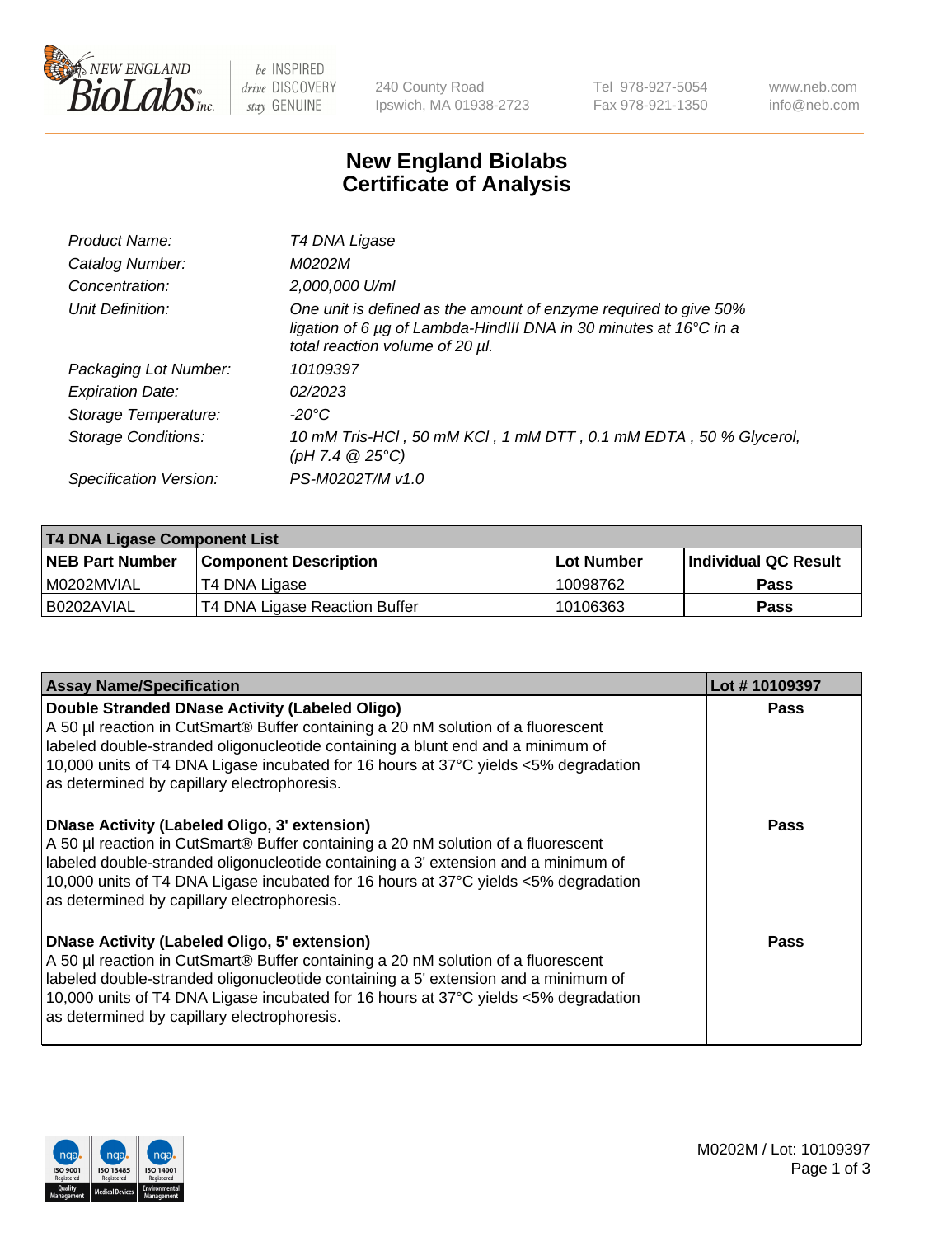

be INSPIRED drive DISCOVERY stay GENUINE

240 County Road Ipswich, MA 01938-2723 Tel 978-927-5054 Fax 978-921-1350 www.neb.com info@neb.com

| <b>Assay Name/Specification</b>                                                                                                                                                                                                                                                                                                                                                                                    | Lot #10109397 |
|--------------------------------------------------------------------------------------------------------------------------------------------------------------------------------------------------------------------------------------------------------------------------------------------------------------------------------------------------------------------------------------------------------------------|---------------|
| <b>Exonuclease Activity (Radioactivity Release)</b><br>A 50 µl reaction in NEBuffer 1 containing 1 µg of a mixture of single and<br>double-stranded [3H] E. coli DNA and a minimum of 2000 units of T4 DNA Ligase<br>incubated for 4 hours at 37°C releases <0.1% of the total radioactivity.                                                                                                                      | <b>Pass</b>   |
| <b>Endonuclease Activity (Nicking)</b><br>A 50 µl reaction in NEBuffer 1 containing 1 µg of supercoiled PhiX174 DNA and a<br>minimum of 2000 units of T4 DNA Ligase incubated for 4 hours at 37°C results in <10%<br>conversion to the nicked form as determined by agarose gel electrophoresis.                                                                                                                   | <b>Pass</b>   |
| <b>Ligation and Recutting (Terminal Integrity, Digested DNA)</b><br>A 20 µl reaction in 1X T4 DNA Ligase Reaction Buffer containing 2 µg of Lambda<br>DNA-HindIII Digest and a minimum of 4000 units of T4 DNA Ligase incubated for 16<br>hours at 37°C results in >95% ligation of the DNA fragments as determined by agarose<br>gel electrophoresis. Of these ligated fragments, >95% can be recut with HindIII. | <b>Pass</b>   |
| <b>Non-Specific DNase Activity (16 Hour)</b><br>A 50 µl reaction in NEBuffer 1 containing 1 µg of CIP-treated Lambda-HindIII DNA and<br>a minimum of 2000 units of T4 DNA Ligase incubated for 16 hours at 37°C results in a<br>DNA pattern free of detectable nuclease degradation as determined by agarose gel<br>electrophoresis.                                                                               | <b>Pass</b>   |
| <b>Protein Concentration (A280)</b><br>The concentration of T4 DNA Ligase is 2 mg/ml +/- 10% as determined by UV absorption<br>at 280 nm. Protein concentration is determined by the Pace method using the<br>extinction coefficient of 57,675 and molecular weight of 55,292 daltons for T4 DNA<br>Ligase (Pace, C.N. et al. (1995) Protein Sci., 4, 2411-2423).                                                  | Pass          |
| qPCR DNA Contamination (E. coli Genomic)<br>A minimum of 2000 units of T4 DNA Ligase is screened for the presence of E. coli<br>genomic DNA using SYBR® Green qPCR with primers specific for the E. coli 16S rRNA<br>locus. Results are quantified using a standard curve generated from purified E. coli<br>genomic DNA. The measured level of E. coli genomic DNA contamination is ≤ 1 E. coli<br>genome.        | <b>Pass</b>   |
| <b>Protein Purity Assay (SDS-PAGE)</b><br>T4 DNA Ligase is ≥ 95% pure as determined by SDS-PAGE analysis using Coomassie Blue<br>detection.                                                                                                                                                                                                                                                                        | <b>Pass</b>   |
| <b>RNase Activity (Extended Digestion)</b><br>A 10 µl reaction in NEBuffer 4 containing 40 ng of a 300 base single-stranded RNA<br>and a minimum of 1 µl of T4 DNA Ligase is incubated at 37°C. After incubation for 16<br>hours, >90% of the substrate RNA remains intact as determined by gel electrophoresis                                                                                                    | <b>Pass</b>   |